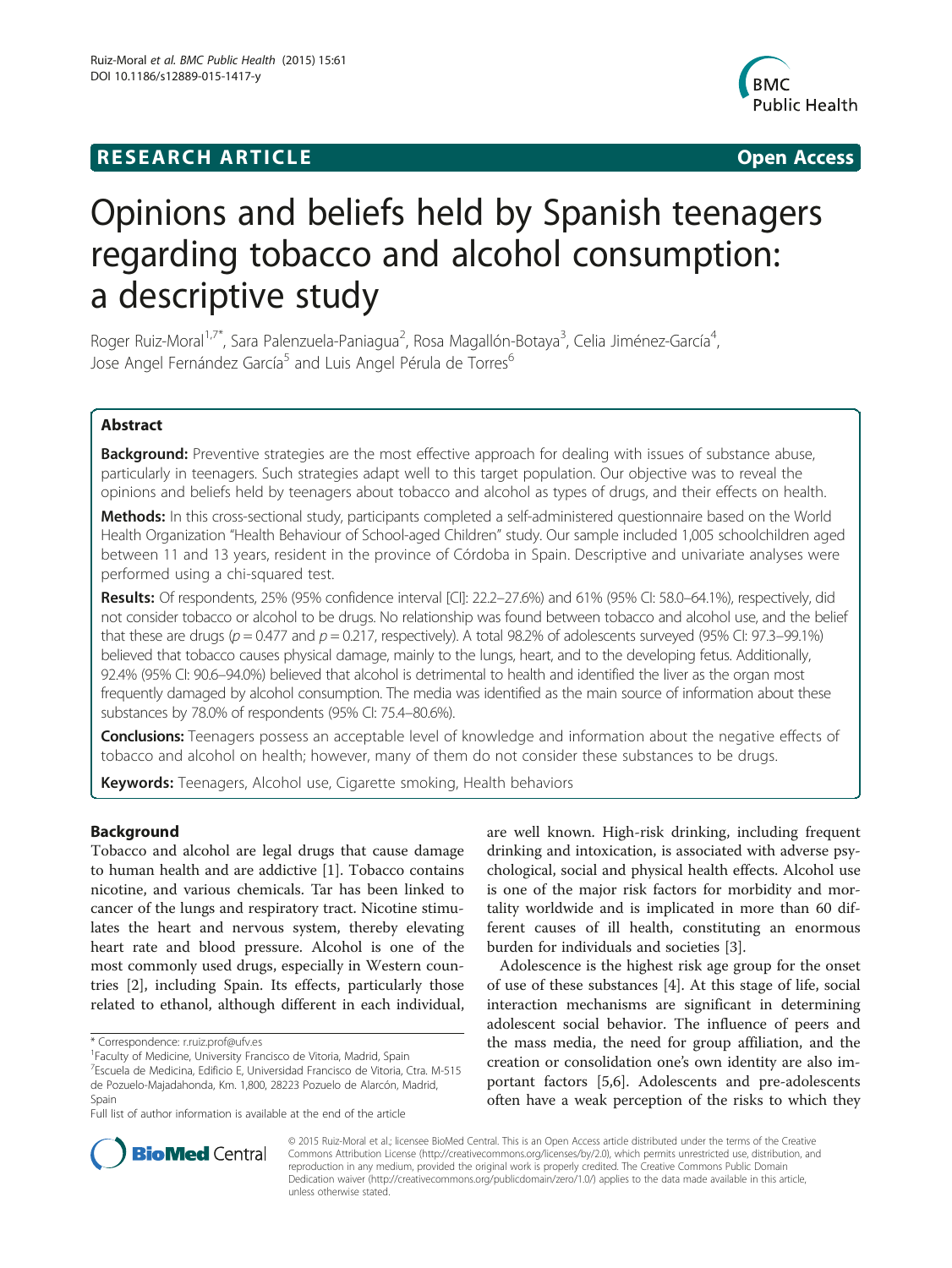expose themselves when they consume tobacco and alcohol. Unhealthy behaviors often stem from the pursuit of immediate pleasure or stress relief. However, the negative consequences of high-risk behavior are usually only evident in the long term. This is the reason first contact with alcohol or tobacco occurs very early on, and these become socially accepted behaviors early in life. Various studies have shown that the earlier experimentation with these substances, the greater the probability for their consumption to become problematic and the more difficult it becomes for users of tobacco and alcohol to give them up. In addition, contact with such substances can encourage or facilitate subsequent consumption of illegal drugs [\[7](#page-5-0)-[11](#page-5-0)].

Most studies of the characteristics of tobacco and alcohol consumption have focused on adolescents aged 14 years and upwards. However, adolescents are engaging in high-risk habits at increasingly younger ages. Therefore, it is advisable to examine the attitudes and beliefs of youth in their preteen and early teen years so as to implement timely primary prevention and health promotion measures. This study examines the views of preadolescents and early adolescents toward alcohol and tobacco as drugs, their awareness about the harmful effects of these substances on the human body, and reveals the common ways in which they have access to information regarding these substances.

# **Methods**

#### **Design**

We designed an observational, descriptive, cross-sectional (prevalence) study based on a health survey [[12](#page-5-0)].

# Participants

The population in this study was children aged 11 to 13 years in the sixth grade of primary education  $(n =$ 8,944) in Córdoba Province, in the southern Andalusia region of Spain.

Selection was made by multistage random sampling in three phases: 1) stratified sampling by type of school (public or private) and geographic location—the city of Córdoba (urban area) or any provincial village (rural area); 2) by simple random sampling, we selected schools from a nominal list provided by the Andalusia Provincial Education Office; and 3) all students enrolled in the sixth grade at the selected schools were included by cluster sampling. A total of 954 schoolchildren was sampled, obtaining an accuracy level of ±3%, 5% alpha error, an anticipated proportion of 50% (situation of maximum uncertainty), and loss rate of 6%. Details on characteristics of the population and subpopulations sampled are shown in Table 1. After performing this sampling, the final sample size was 1005 subjects.

# Table 1 Study population and default sample by geographical area (rural, urban) and school type (public, private)

| Study population         |                 |                          |                 |
|--------------------------|-----------------|--------------------------|-----------------|
| Province (rural area)    |                 | Capital (urban area)     |                 |
| Public centers           | Private centers | Public centers           | Private centers |
| 4,860 (88.07%)           | 579 (11.93%)    | 1.514 (44.20%)           | 1.911 (55.79%)  |
| Subtotal: 5,518 (61.71%) |                 | Subtotal: 3,429 (38.29%) |                 |
| Total population: 8,944  |                 |                          |                 |
| Study sample             |                 |                          |                 |
| 517 (86.30%)             | 82 (13.70%)     | 226 (44.30%)             | 180 (55.70%)    |
| Subtotal: 599 (59.6%)    |                 | Subtotal: 406 (41.4%)    |                 |
| Total sample: 1005       |                 |                          |                 |

All schools in the geographic area studied were divided according to location and center type, and then listed in alphabetical order. We also arranged the number of students enrolled at each school as follows. We assumed that the average number of students per class was 35 and estimated a minimum number of schools and classrooms to be chosen at random. We used Epidat 3.1 statistical software for random selection.

# Procedures

Data collection was done via a validated, self-administered, anonymous questionnaire that was based on that used by the World Health Organization study "Health Behaviour of School-aged Children" [\[13-15](#page-5-0)]. Initial contact with the directors of the selected schools was made by mail, and agreement about the dates for the survey was later reached by telephone. To avoid absences and subsequent selection bias, students were not told in advance about the survey. A letter with information regarding the study was sent to parents, and none objected to their child's participation in the survey. Verbal consent was also requested of classroom teachers. Before beginning the survey, the researcher gave a short presentation to explain its purpose and instructions for completing the questionnaire, to ensure confidentiality. Verbal informed consent was requested from the students, and none refused to participate. Questionnaires were completed during a regular classroom lesson (45 to 60 minutes), with no teachers or tutors present so as to achieve greater confidentiality and truthfulness of the students' responses.

The study was approved by the Research Ethics Committee of the Primary Health Care District of Córdoba, and permission was obtained from the Provincial Health Delegation and directors of all schools selected. Direct parental consent was not requested because this was an anonymous opinion survey, with no committed answers. In such cases, the Spanish educational and health authorities, as well as the Ethics and Clinic Investigation Committee, do not require direct parental consent.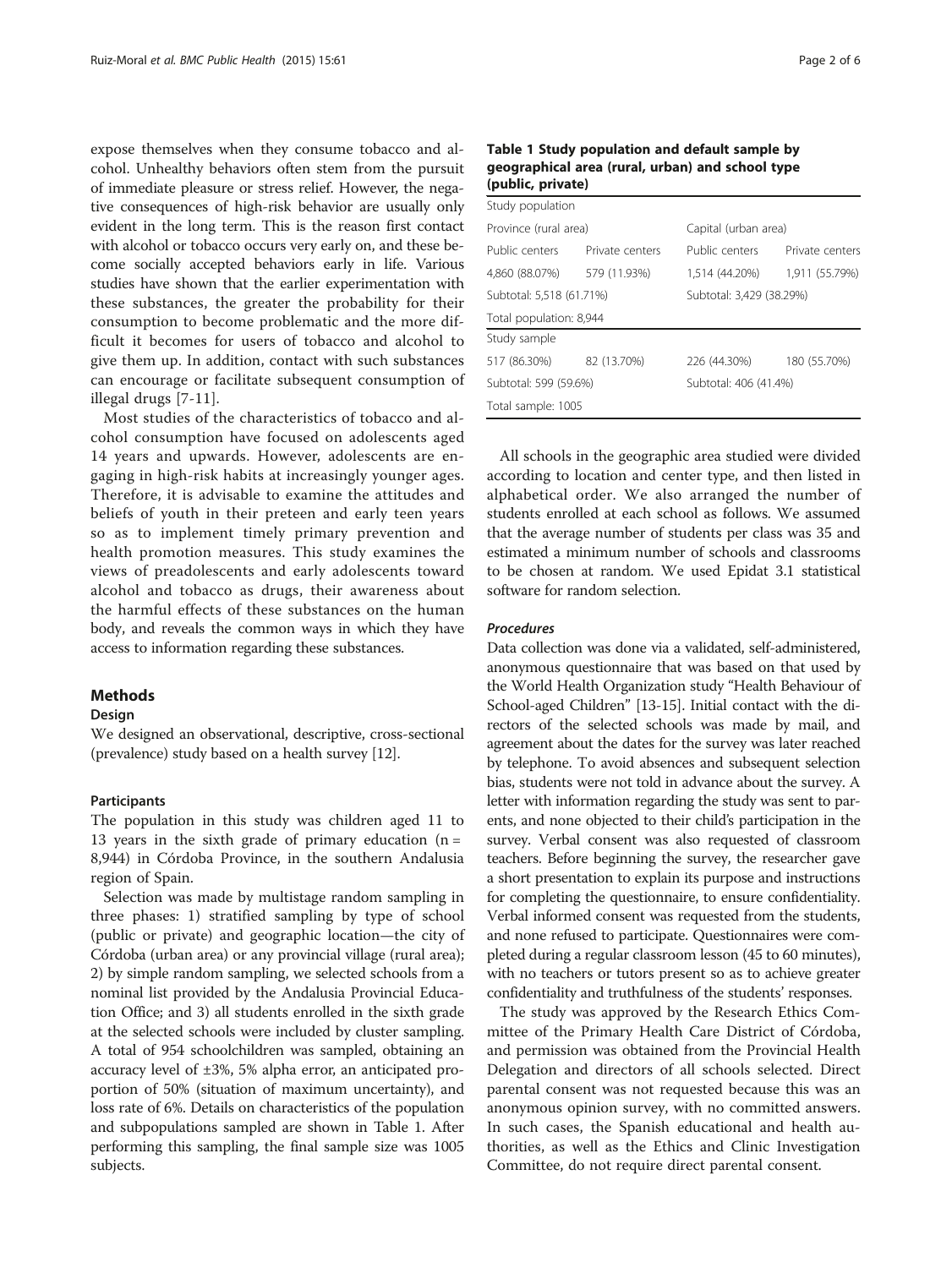# <span id="page-2-0"></span>**Measures**

The questionnaire consisted of 57 questions grouped into seven blocks, each block preceded by an explanatory statement to inform students about what they would be asked. The present study focused on one block of questions (see Additional file [1\)](#page-5-0), regarding the use of toxic substances. Questions included whether the students themselves had experimented with tobacco or alcohol, whether they considered these to be toxic substances, their opinions, knowledge and awareness of these toxic substances, the potential harmful effects of their use on human health, and the information they possessed.

# Statistical analysis

An inferential, descriptive statistical analysis was performed on qualitative variables, and absolute and relative frequencies were calculated. Among quantitative variables, central tendency, dispersion and position were measured, and 95% confidence intervals (95% CI) were calculated. The chi-squared test was used (with  $p < 0.05$  considered statistically significant) to verify the relationship between consumption of tobacco or alcohol and the consideration or non consideration of both as drugs. Statistical analysis was carried out using Epidat 3.1 and SPSS 15.0 software.

# Results

A total of 1,005 surveys were completed, covering 28 schools in 19 municipalities in the province of Córdoba.

Truancy on the day of the survey was  $8.2\%$  (n = 83). None of the students refused to take part in the study. Only seven surveys were not considered, because less than 75% of the questions had been answered. Average age was 11.45 (standard deviation  $\pm$  0.591), with range 11–13 years (95% CI: 11.42–11.49 years). The distribution of boys and girls was 52.8% and 47.2%, respectively. The respondents who admitted to smoking cigarettes occasionally was 9.5% (CI 95%: 7.7–11.4%). Average age at smoking onset was  $10.38 \pm 1.08$ , with range 8-13 years (95% CI: 10.08–10.67). The number of smokers increased with age (chi-squared 10,680;  $p = 0.005$ ). We found 8.5% of boys and 4.6% of girls reported being current smokers (chi-squared 5.953,  $p = 0.015$ ). No significant differences by location or type of school were found.

Nearly all (98.2%) respondents (95% CI: 97.3–99.1%) believed that tobacco use harms the human body, specifically the lungs (97%), heart (78%), and developing fetus (74%) (Figure 1). A total 18.7% of respondents (95% CI: 16.2–21.1%) reported having tried alcohol, with average onset age  $11.54 \pm 0.63$  and range  $11-13$  years (95% CI: 11.45–11.63). A total 92.4% (95% CI: 90.6–94.0%) believed that alcohol was harmful. Boys (14.0%) drank more alcohol than girls  $(9.0\%)$  (chi-squared 10.448;  $p = 0.005$ ). The prevalence in alcohol consumption was higher among students of schools within the city than in rural areas (14.5% vs. 10.2%). According to students, the parts of the body most seriously affected by alcohol consumption are the

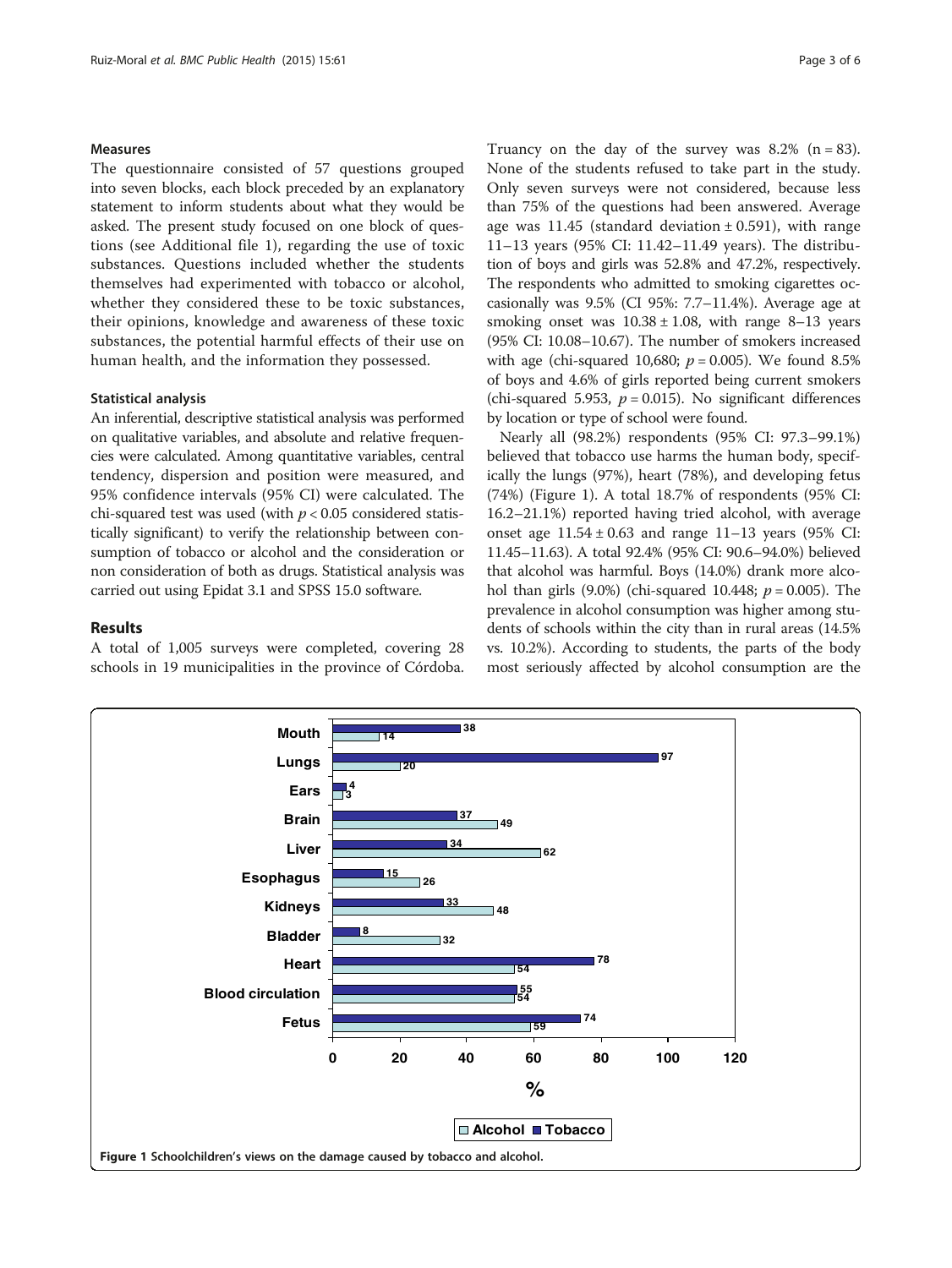liver (62%), circulatory system (54%), and heart (54%). They also highlighted harm to the fetus from alcohol use (59%) (Figure [1\)](#page-2-0). No relationship was found between the use of tobacco or alcohol and the consideration of both as drugs ( $p = 0.477$  and  $p = 0.217$ , respectively).

The percentage of students that claimed to have received information on drugs in general was 90.4%, and 78% indicated that the media was their main source of information, followed by their parents (57%) school tutors (51%), and health care professionals (31%). Schoolchildren from rural areas reported receiving less information about drugs (89.0%) than those at urban schools (93.0%) (chi-squared 3.835;  $p = 0.05$ ). No statistical differences were found by age, sex, or public versus private school.

Figure 2 depicts the schoolchildren's recognition of different toxic substances as drugs. Whereas 35% of students considered alcohol to be a drug and 73% considered tobacco to be a drug, cannabis was considered a drug by 96% of students. There were no significant differences in terms of age, sex, location or type of center in relation to students' perception of these toxic substances as drugs.

# Discussion and conclusion

Although the vast majority of adolescents in this study were aware of tobacco and alcohol as being harmful to health and correctly identified the most commonly affected organs, up to one-third were unaware that tobacco is a drug and six of every ten students did not describe alcohol as such. This contrasts with their clear notions about drugs classified as illegal substances, such as cannabis, cocaine and heroin. The widespread misconception among preadolescents and adolescents that tobacco and alcohol are not drugs is very likely attributable to the legal

nature of these substances for the adult population. The fact that adults consume both substances is seen by children as harmful to health, but they also consider this consumption "normal" within society. However, it is also necessary to consider the impact of advertising and the fact that families in particular, and society as a whole, are tolerant and permissive regarding the consumption of alcoholic beverages. For thousands of years, alcohol has been an integral part of the cultural and culinary heritage of western European countries, particularly those bordering the Mediterranean Sea [\[16\]](#page-5-0).

Our findings suggest that measures implemented through mass media campaigns and other activities to make children in these age groups aware of the harmful effects of tobacco and alcohol on health have been effective. Nevertheless, such actions do not appear to have been adequate for teens and preteens to link these substances with the concept of drugs, despite having appropriate health information on the potential fatal consequences of consuming tobacco or alcohol. Therefore, it is important to bear in mind the paradox found within the phrase "nondrug-related harmful effect" when planning educational activities in various settings (schools, health centers, institutional campaigns in the media, and others), such that the danger involved in experimenting with tobacco and alcohol is not minimized in the minds of adolescents and preadolescents.

Information about drugs received by children seems to originate primarily from the media. It is striking that in only 31% of cases, this information has come from medical staff. Results from previous studies in the same area have shown similar results [[17-20\]](#page-5-0). Without a doubt, the best information is not that from the mass media, because

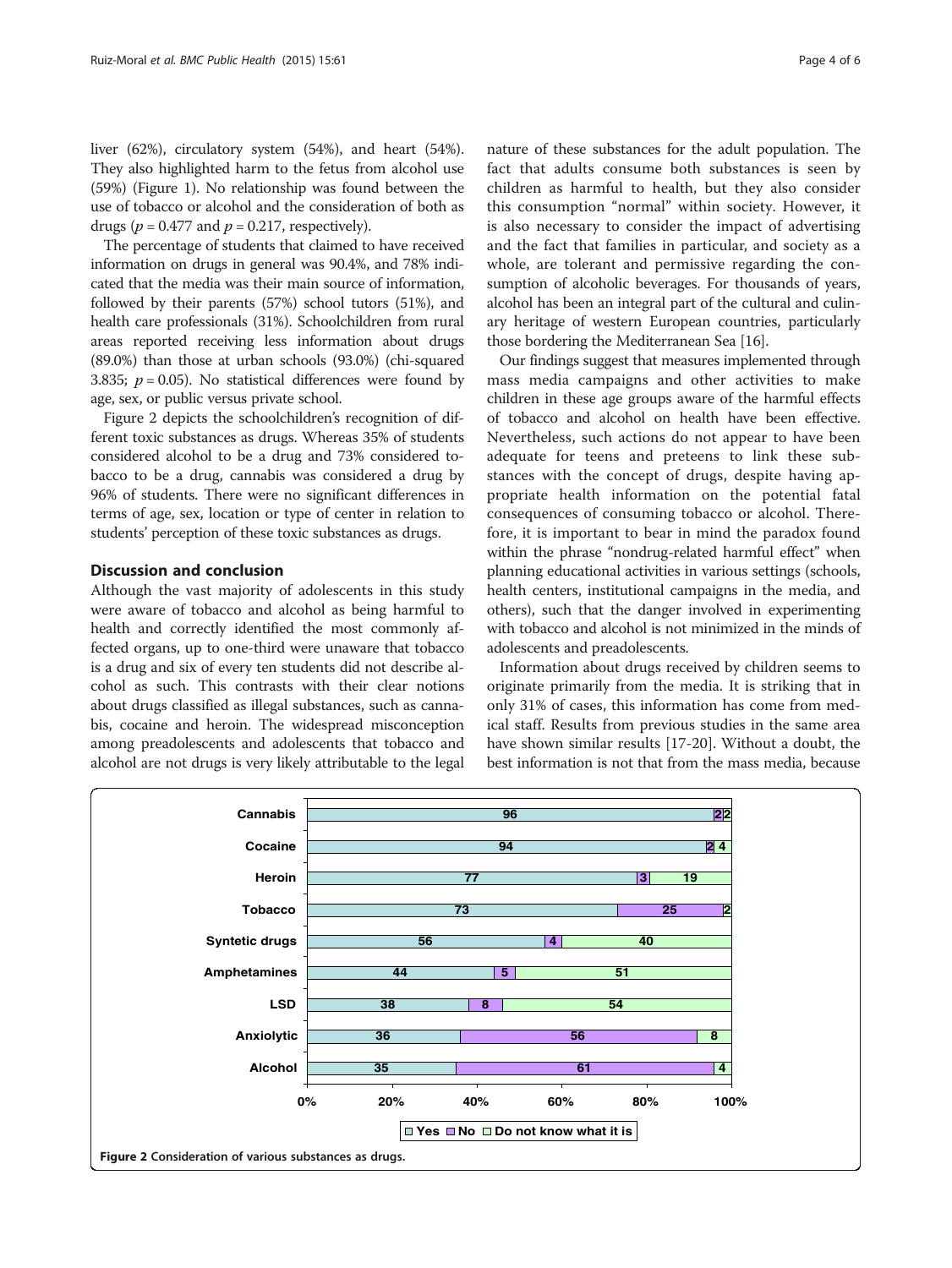this is typically overly standardized, indiscriminate and biased [\[4,21-23](#page-5-0)]. The media provide information in the same way to both adults and children, and help establish patterns of behavior that are not always healthy. This is especially so for preteens, who are eager to experiment and imitate the attitudes and roles of adult behavior. Moreover, media advertising still encourages the use of certain drugs such as alcohol. Although advertising is regulated in most developed countries, children still receive contradictory messages, in favor of and against using certain substances. This may lead them to associate the use of legal drugs with fun and social maturity. Other people in children's daily lives may also contribute to such associations with their permissive views on these drugs, and children will eventually imitate them to a greater or lesser extent [[5,18,23](#page-5-0),[24\]](#page-5-0). According to a study in Spain [[5\]](#page-5-0), up to 20% of billboards at outdoor public locations near secondary schools showed advertising for alcoholic beverages or activities related to their consumption, although no advertising could be found for tobacco products. This fact can be explained by continuous anti-drug campaigns, "self-censorship" by the tobacco industry, and the introduction of regulations on tobacco advertising. These measures have almost completely eliminated tobacco outdoor advertising. The fact that cigarette smoking has been increasingly condemned and tobacco advertising more regulated, despite classification as a legal drug just like alcohol, clearly shows that the negative influence of advertising can be completely eradicated if there is a firm commitment to do so.

It is therefore necessary to promote children's access to accurate information through other means and by people who are the most skilled, at least in theory, to inform them in the most effective and appropriate manner. It is clear that medical staff (particularly those who work in primary health care, such as family doctors, nurses, and psychologists) must take a leading role. Not only should these providers take advantage of adolescents' visits to their surgeries and clinics (however infrequent such visits may be), these professionals should also take a more proactive approach by fostering and participating in, both as a group and individually, health education activities that are held in schools in their area. These activities can be done in coordination with teachers to support their work because, apart from the children's own families, teachers are the closest everyday role model for teens and pre-teens. The specific training of teachers on this issue, together with implementation of health education campaigns for parents regarding identified needs and a community intervention program for teens supervised by interdisciplinary groups (health care staff, psychologists, educators), is viewed as the best strategy to prevent experimentation with and use of these drugs by young adolescents [\[5](#page-5-0),[25-27\]](#page-5-0).

Certain studies have assessed the effectiveness of programs designed to increase awareness about drugs and strengthen preadolescents' resources and self-esteem, to counteract the many messages they have received since early childhood to experiment with and consume tobacco and alcohol. These studies conclude that although preteen awareness is an intermediate variable when determining consumption, beneficial effects of the programs tend to dissipate with time and reinforcement activities are required. In addition, such programs have proven more effective if they are interactive and participatory, involve the intervention of peers as mediators, and begin before the transition from primary to secondary school [[13,28](#page-5-0)].

# Limitations of the present study

This study was carried out in a medium-sized Spanish province, with its own sociocultural characteristics. Although these characteristics are very similar to those of the country as a whole, this particularity may limit extrapolation of the study results. Concerning possible selection bias, the sample was representative of the study population. With respect to the two controlled variables (rural/urban location and public/private schools), there was no difference between the study population and sample.

The method is based primarily on the "Health Behaviour of School-aged Children" project, sponsored since 1982 by the World Health Organization Regional Office for Europe [\[14,15\]](#page-5-0). In our study, we adhered as much as possible to this method to obtain comparable information and reduce or neutralize potential sources of information bias. The questionnaire used was validated by previous studies in different European countries. We also carried out a pilot study to analyze its reliability through a testretest procedure, and were able to confirm a good level of reproducibility.

In addition, all surveys were administered by the same survey interviewer to avoid any observer bias. The interviewer was present in classrooms at all times to make necessary clarifications and ensure that the data collection procedure was as homogeneous as possible. The questionnaire was anonymous and students were repeatedly reassured that confidentiality was guaranteed, to ensure that they answered the questions as truthfully as possible.

# Conclusions

Preadolescents and early adolescents have an acceptable level of knowledge and information about the negative effects of tobacco and alcohol on health. Nevertheless, many do not recognize these substances as drugs. Information on drugs received by children seems to originate primarily from the mass media. It is necessary to further promote the role of health professionals and educators